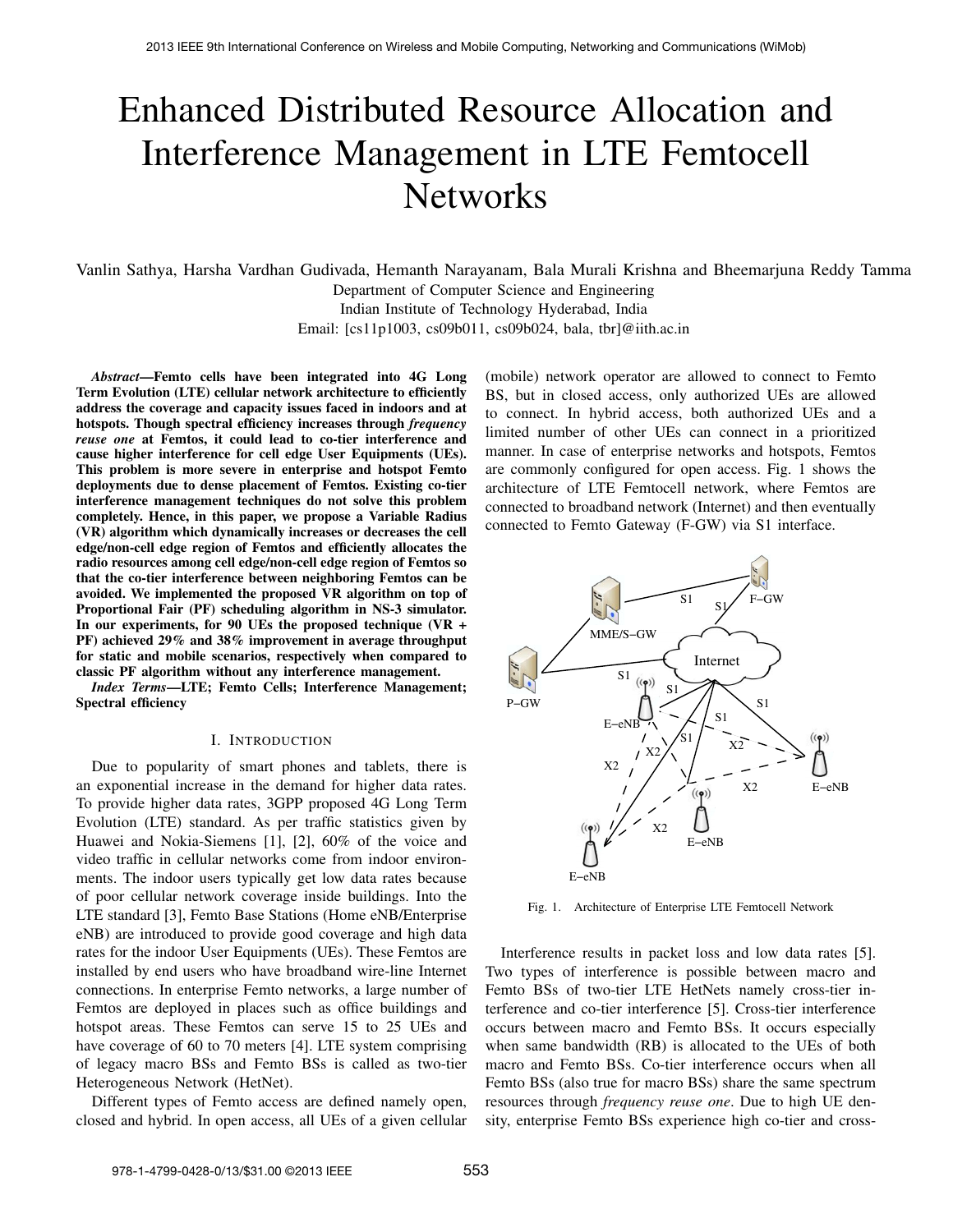tier interference when compared to Femto BSs used in home environments. In [6], three cross-tier interference management schemes are proposed. First scheme divides spectrum between macros and Femtos, but as number of Femtos increases the spectrum allocated to macros decreases considerably. Second scheme allocates the whole spectrum to both macros and Femtos which can lead to high interference. In third scheme, some part of the spectrum is shared by Femtos and macros. The remaining spectrum is divided between macros and Femtos. But, this scheme is efficient only if UEs count is low.

In this paper, we propose a Variable Radius (VR) algorithm which dynamically increases or decreases the cell edge region of Femtos logically and efficiently allocates radio Resource Blocks (RBs) among cell edge/non-cell edge region of Femtos so that the co-tier interference between neighboring Femtos can be avoided in enterprise deployments. Rest of the paper is organized as follows: Section II describes the related work. Proposed VR algorithm is discussed in Section III. The simulation methodology and results are presented in Section IV. Finally, Section V contains concluding remarks.

## II. RELATED WORK

In this section, we review existing works addressing the interference issues due to incorporation of Femtos into LTE systems. In Release 8 [7], X2 interface avoids the interference at the cell edge of two neighboring macro BSs. In this case, eNBs share the information of RBs assigned to cell edge UEs.In Release 11 [7], X2 interface is introduced between Femtos of enterprise femtocell networks to avoid interference and directly route the data and signaling messages among Femtos, thereby reducing the load on Mobility Management Entity (MME) of LTE core network and offers better coordination among Femtos. Two types of interference is possible in two-tier cellular network i.e cross-tier and co-tier. Cross-tier interference can be avoided by dividing the spectrum between macro and Femto cells orthogonally [8], [9]. In their schemes resources are shared between Femtos in a distributed manner by using F-ALOHA scheme, which introduces slotting and contention amongst Femtos. But, in this scheme spectrum can not be reused unlike proposed VR algorithm.

Two types of frequency reuse techniques can be applied to reduce co-tier interference. Fractional Frequency Reuse (FFR) [10] has *frequency reuse three*, which means that only one third of the spectrum is used in a particular cell and therefore leads to inefficient usage of spectrum resource. The other approach is Soft Frequency Reuse (SFR) [11], [12]. In SFR, the cell area is divided logically into two regions based on spectrum allocation: an inner region where major portion of spectrum is available and a cell edge area where a small fraction of the spectrum is available. Since the Shannon capacity at cell edge may be very low, it can be increased by allocating higher power carriers to UEs in this region, where as lower power carriers are allocated to UEs in the inner region. But, SFR was studied only for macros. To improve the spectrum efficiency and throughput for the indoor UEs, SFR technique can also be adapted to enterprise Femto networks. But the drawback of implementing SFR in Femtos is that it can lead to high interference due to overlap of coverage regions of Femtos. Hence, we propose an efficient interference management technique (VR: Variable Radius algorithm) which dynamically increases or decreases the width of cell edge region inside the Femto coverage area to overcome the drawback of SFR for Femtos.

## III. PROPOSED WORK

In this work, we consider a two-tier HetNet comprising of macro and Femto BSs in a LTE system. Inside the enterprise buildings we assume that, a large number of Femtos are deployed and configured for open access. We rely on Position Reference Signal (PRS) [13] to get the positions of UEs inside the buildings without GPS. We also assume that the available spectrum is divided between macros and Femtos to avoid cross-tier interference. But, co-tier interference can exist among Femtos due to *reuse factor one* and overlap of coverage regions. To reduce this co-tier interference in enterprise Femto networks, two logical regions namely inner and outer region are assumed inside the Femto coverage area as shown in Fig. 2. The radius of inner region (and hence the width of outer region) changes dynamically. These regions are created logically due to changes in the power transmitted and the average CQI values, but only created virtually by the Femtos in the proposed VR algorithm.



Fig. 2. Regions inside Femto coverage area

Every Femto communicates about the RBs allocated to its cell edge UEs with neighboring Femtos through X2 interface. Femto allocates RBs to its UEs in outer region such that same RBs are not allocated in the outer regions of its neighboring Femtos, thus avoiding the interference. Such an allocation is known as restricted RB allocation. But, since the delay to get the required number of RBs increases, the average throughput for cell edge UEs decrease. For the UEs of inner region, there is no such restriction on RB allocation, unlike cell edge users. Any free RB can be allocated to them.

Let us consider an enterprise Femto deployment scenario with six Femtos namely F1-F6 and randomly placed UEs as shown in Fig. 3 for describing the proposed VR algorithm. The two scenarios of it are given below.

Interference Scenario 1: Initially the width of outer region is zero. In this case, interference occurs if the cell edge UEs in overlapping regions of neighboring Femtos use the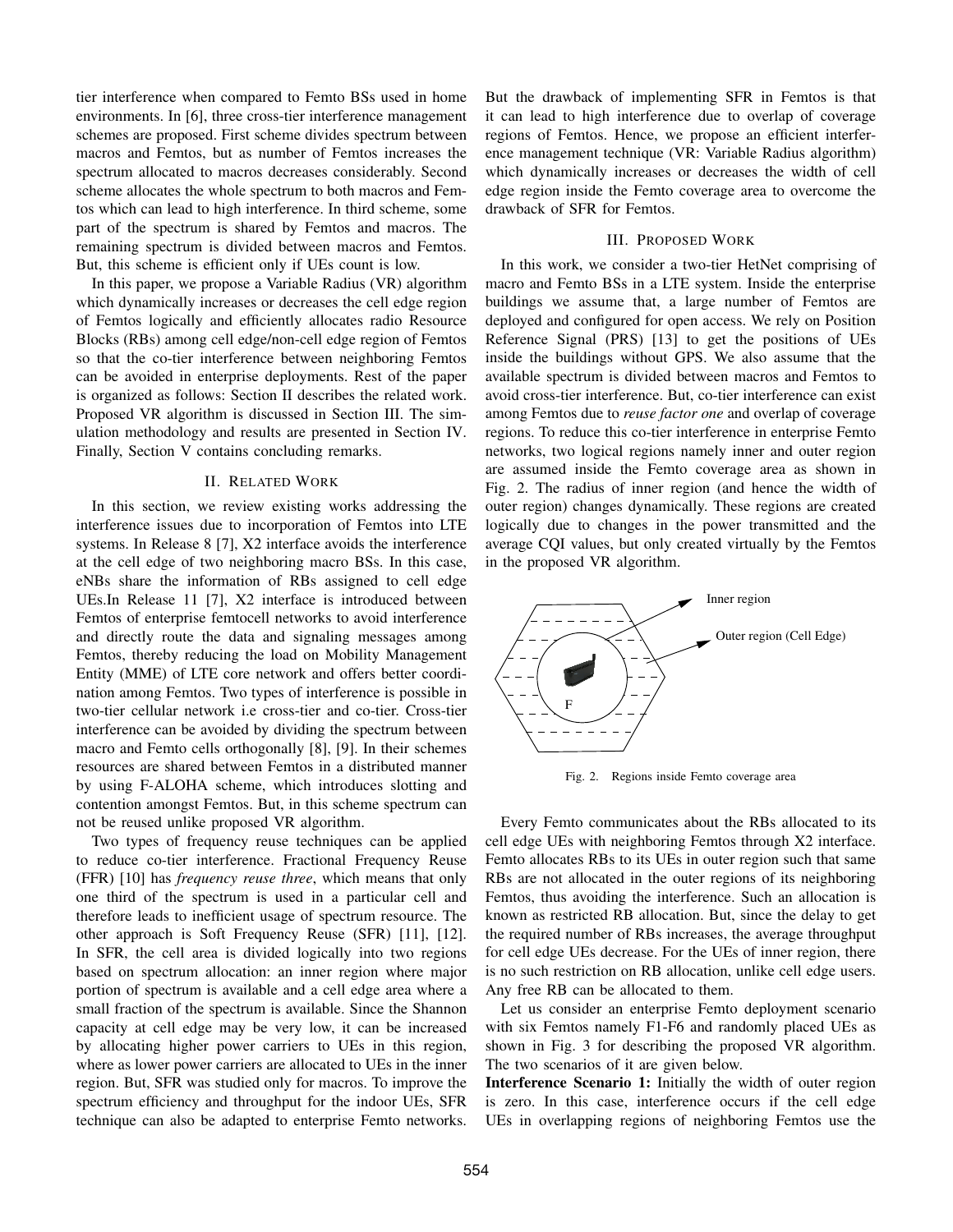same RBs. This results in decrement of data rate and CQI due to poor signal-to-interference-to-noise ratio (SINR) value. According to 3GPP TS [36.301], the CQI values vary from 1 to 15. Active UEs provide CQI feedback to Femto at regular intervals. Femto transmits data with higher modulation scheme like 64-QAM if the UE has higher CQI value. In consummate circumstances caused by very high interference, CQI value becomes zero and the UE may not able to transmit any data.

To reduce this interference, the radius of the inner region is decreased which inturn increases the width of the outer region as shown in Fig. 3. To determine the average CQI of an UE at a distance  $d$  from the Femto center, firstly an inner and an outer circle are drawn with the radius as  $(d$ δ) and  $(d + δ)$ , respectively as shown in Fig. 4. The width of the resultant strip is  $2\delta$  (in our experiments,  $\delta$  is taken as 0.5 m). Secondly, the average of the CQI of all UEs within this strip is calculated and this value is assigned to the UE at distance d. The average CQI is calculated and assigned similarly to every UE at any distance from the Femto within the radius of inner region. Thirdly, the average CQI of all UEs is sorted in increasing order. Fourthly, the first UE whose average CQI value is greater than a threshold CQI value is identified (in our experiments, the threshold CQI is set as 4). The distance of this identified UE from the Femto is the threshold distance and is named  $\gamma$ . Finally, bisection method is used to calculate the mean of the inner region radius  $r$  and the threshold distance  $\gamma$  as  $r = (r + \gamma)/2$ .

This mean value  $(r)$  is the radius of the inner region. By using X2 interface the interference is avoided in the outer region by exchanging signaling messages between neighboring Femtos for restricted RB allocation. Bisection method is used in general to find the roots of a polynomial. Here Bisection method is used to find the approximate radius value for which the average CQI value at the given radius is equivalent to threshold value.

Using mean value helps us to decrease the effective inner radius from R (cell radius) to  $r$ . The advantage of calculating the mean over considering the threshold distance  $\gamma$ , as radius, is that when the threshold distance is very small, a large number of UEs reside in outer region which may lead to unfair allocation of RBs to the cell edge UEs, as very less amount of RBs are catered to cell edge UEs, due to restricted allocation. The threshold CQI value for contraction is the CQI used for indoor data traffic handover i.e., less than -3 dB in terms of SINR. [14] gives the mapping of SINR to CQI.

Interference Scenario 2: When the number of UEs in the outer region increases drastically, due to restricted RB allocation, many RB requests from UEs of the outer region may not get satisfied. This leads to dramatic decrease in the system throughput. In order to overcome this problem, the inner region has to be expanded to accommodate the excess UEs of the outer region as shown in Fig. 5.

Depending upon the fail ratio (FR) the radius increases, where FR is defined as,  $FR = \frac{RejectedRequests(RR)}{AcceptedRequests(RR)}$ , where RR is the number of unsatisfied requests coming from outer



Fig. 3. Reducing the inner regions of Femtos



Fig. 4. Calculating Avg CQI value in the strip



Fig. 5. Increasing the Inner regions of Femtos

region due to restricted RB allocation and  $AR$  is the number of requests coming from outer region that can be satisfied in some subframe. Due to unavailability of RBs certain requests cannot be satisfied in a particular subframe and these requests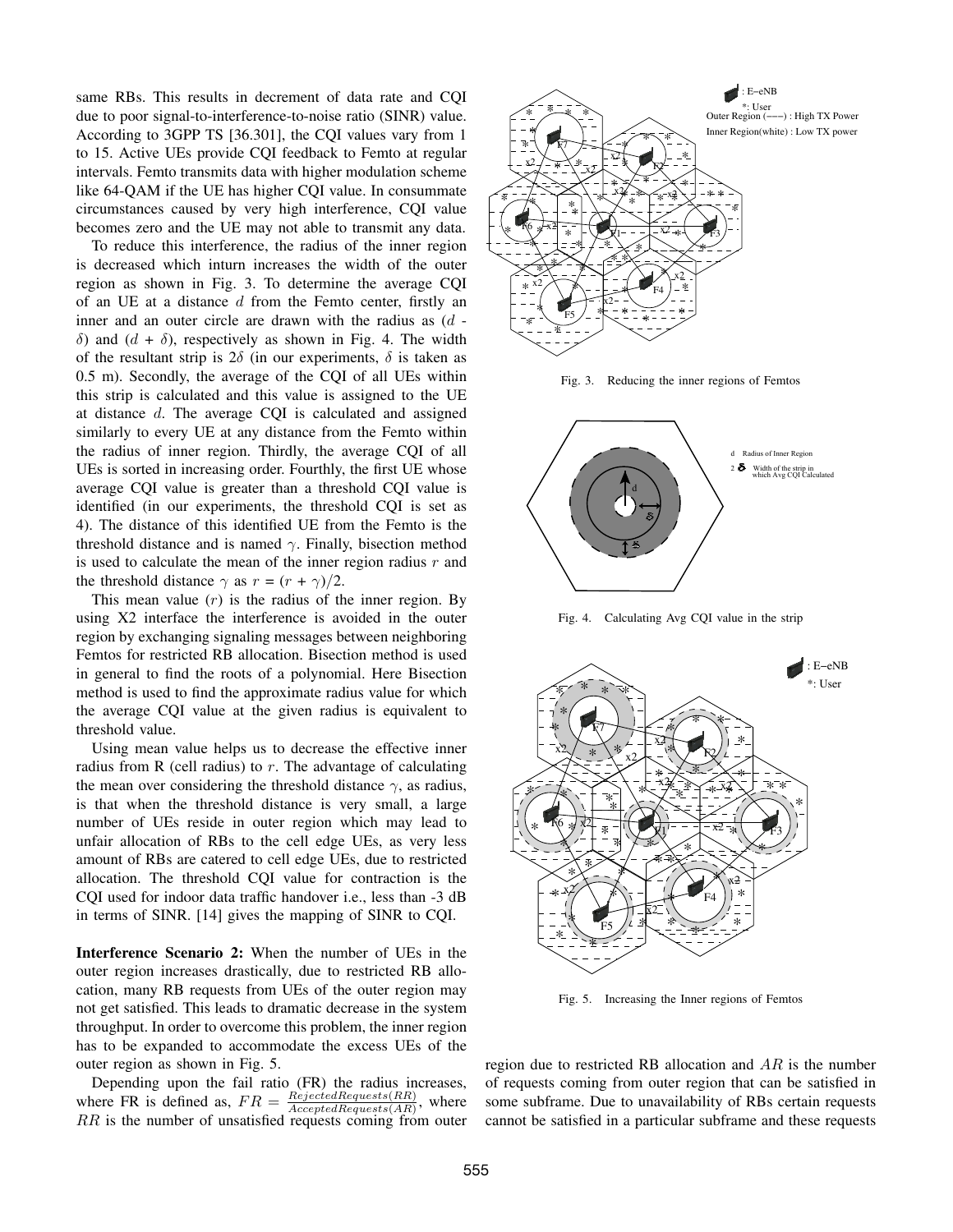are excluded in AR. The radius of inner region will remain the same if FR is less than or equal to the threshold value and this value can be set by the network operator. If FR is greater than threshold value, the radius of inner region is increased. The radius is incremented by  $\delta'$  such that  $RR-(AR/2)$  unsatisfied UEs from outer region are brought into the inner region. Thus, the excess UEs of outer region are brought into the inner region and the FR reduces below  $FR\_Threshold$ . Hence, the UE load in the outer region reduces and the throughput increases. The proposed VR algorithm (refer Algorithm 1) will therefore reduces the interference efficiently in a large scale deployment of Femto networks.

## Algorithm 1 Variable Radius Algorithm

Input CQI T hreshold : *Handover CQI threshold* Input  $FR\_Threshold: Threshold$  *Fail Ratio* Input R : *Radius of Femto*

0:  $r \leftarrow R$  {Initialize Radius of Inner Region} while true do  $CQI \leftarrow Calculate CQIInnerRegion();$  {Calculates average CQI for a given inner region } if  $(CQI < CQI_Threshold)$  then DecreaseRadius ← true; else DecreaseRadius ← false; end if  $FR \leftarrow CalculateFRUEsOuterRegion();$  {Calculates Fail Ratio of UEs in cell edge region } if ( $FR > FR\_Threshold$ ) then IncreaseRadius ← true; else

## IncreaseRadius ← false;

end if

if ((IncreaseRadius) && (DecreaseRadius)) || ((!IncreaseRadius) && (!DecreaseRadius)) then *Continue;*

## else

if ( DecreaseRadius && !IncreaseRadius ) then  $CQI$  array  $\leftarrow$  Sort(CQI inner region)  $\gamma \leftarrow Search(CQI\ array)$  {finds threshold distance  $\gamma$  of the first UE whose AVG CQI along circumference of circle with radius  $d > CQI$  Threshold }  $r \leftarrow (r + \gamma)/2$ ; { (where  $\delta$  is the width of the region containing users whose AVG CQI  $\langle CQI\_Threshold \rangle$ PF Scheduling(); {Proportional Fair Algorithm}

else

 $r \leftarrow r + \delta'$ ; { (where  $\delta'$  will bring RR-(AR/2) unsatisfied users of outer region nearest to the boundary between inner and outer regions into inner region)}  $PFScheduling();$ 

```
end if
  end if
end while
```
end

TABLE I SIMULATION PARAMETERS

| <b>Parameters</b>            | <b>Values</b>                  |
|------------------------------|--------------------------------|
| Number of Femto cells        | 6                              |
| Number of UEs per Femto      | 10, 15                         |
| <b>UE</b> Deployment         | Random                         |
| Femto coverage range         | 70 <sub>m</sub>                |
| Femto BandWidth              | 5 MHz (25 RBs)                 |
| Duplexing Mode               | FDD                            |
| Scheduling Algorithm         | PF, VR+PF                      |
| Simulated Traffic            | Downlink (Video)               |
| Mobility of Mobile UEs       | 1 <sub>m/s</sub>               |
| Mobility of Static UEs       | 0.1 <sub>m/s</sub>             |
| Mobility Model               | <b>Building Mobility Model</b> |
| <b>Application Data Rate</b> | 4 Mbps                         |
| <b>Frame Duration</b>        | $10 \text{ ms}$                |
| TTI                          | 1 ms                           |



Fig. 6. Positions of six Femtos with 90 UEs

## IV. SIMULATION METHODOLOGY AND RESULTS

In NS-3 simulator six apartment buildings scenario is created and in each apartment one Femto is placed randomly. Simulation parameters are given in the Table 1. The VR algorithm is implemented in NS-3 on top of the Proportional Fair (PF) scheduling algorithm to ensure fairness to all the UEs. We modified the building mobility model in NS-3 to introduce limited mobility for indoor UEs. We restrict the users from entering into the other room, as we are not dealing with handovers in this work. In real life, even static users will have some mobility. In order to replicate the same scenario in the simulator, we assigned the mobility rate as 0.1 m/s even for the static users. Each UE has single downlink flow from its connected Femto. The  $CQI$ <sub>I</sub>Threshold is the CQI value used for indoor data traffic handover. It varies between 4 and 6 and it is less than -3db in terms of SINR. The  $FR\_Threshold$ is set as 0.5. The metrics used for performance evaluation are area spectrum efficiency in b/s/hz/m\*m and throughput in Mbps. The results shown in this work are the averaged values after running simulations for 10 different seed values. Fig. 6 shows the positions of 90 indoor UEs (6 Femtos and 15 UEs in each Femto).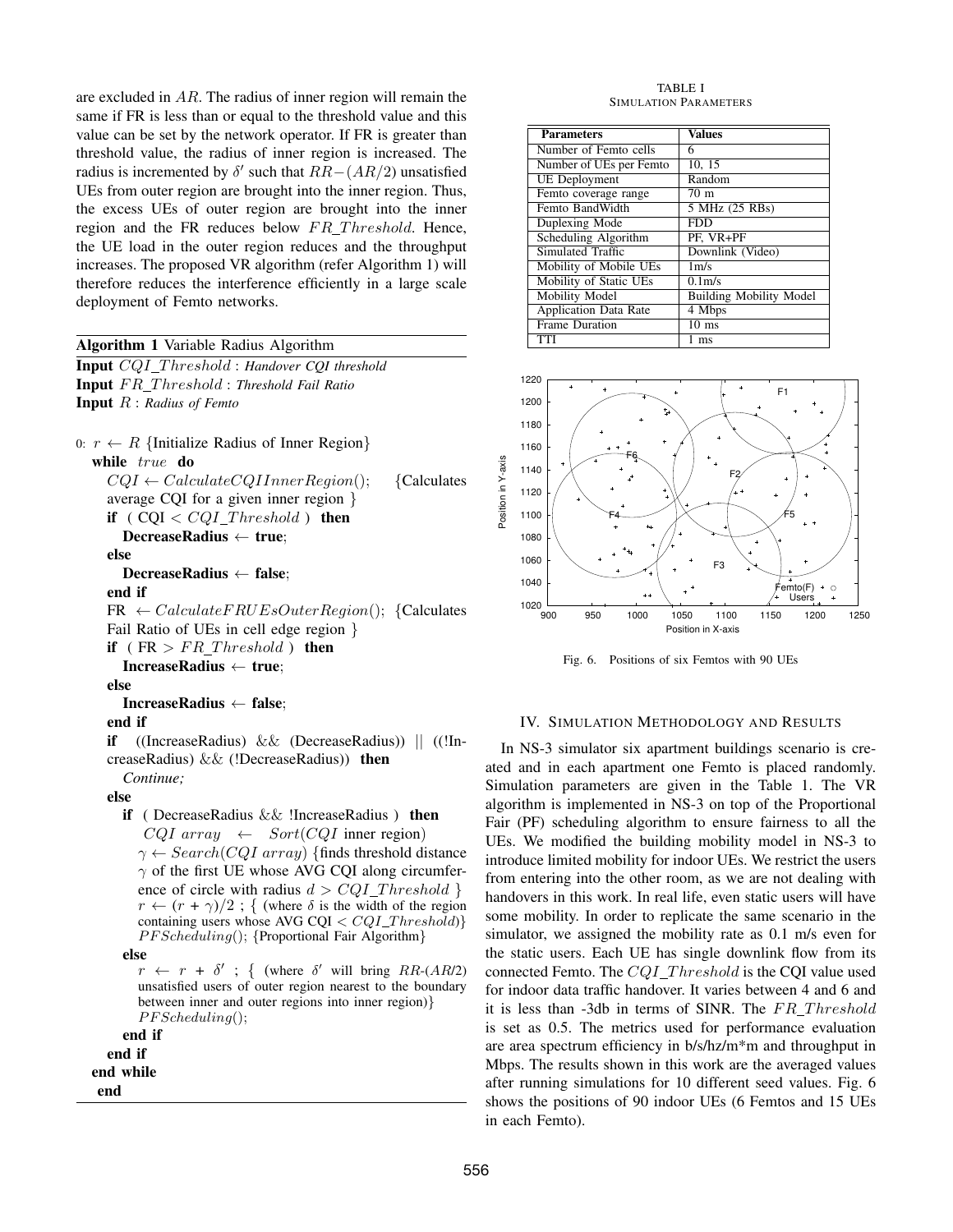

Fig. 7. Throughput for 60 static UEs inside the building



Fig. 8. Throughput of 90 static UEs inside the building



Fig. 9. Throughput of 60 mobile UEs inside the building

1. Throughput Results: In Figs. 7 and 8, average throughput of VR+PF algorithm is compared against classic PF scheduling and FFR for 60 and 90 static UEs (i.e., one flow per UE), respectively. Average throughput for 60 static UEs is increased by 27% when VR algorithm is employed in PF. For 90 static



Fig. 10. Throughput of 90 mobile UEs inside the building



Fig. 11. Area Spectrum Efficiency of Femtos with 60 static UEs

indoor UEs, the average throughput is increased by 29% when VR algorithm is employed in PF. In Figs. 9 and 10, achieved throughput of VR+PF algorithm is compared against PF and FFR for 60 and 90 mobile UEs, respectively. Average throughput for 60 mobile UEs is increased by 37% when VR+PF algorithm is used. For 90 UEs the average throughput is increased by 38% when VR+PF algorithm is used. Since the inner region radius changes dynamically more number of UEs can be served by the inner region and thus it increases the average throughput. Bisection method makes sure that UEs who are supposed to be in the outer region will come inside the inner region, even though they have interference with neighboring Femtos. It is observed that proposed VR algorithm also performs better in mobile scenarios because UEs mobility there is enough potential for interference management and load balancing in outer regions and the average CQI values of UEs with high mobility vary at much faster rate when compared to UEs with low mobility.

2. Area Spectrum Efficiency Results: In Figs. 11 and 12, area spectral efficiency of VR+PF, PF and FFR are compared for 60 and 90 static UEs, respectively. In Figs. 13 and 14, area spectral efficiency of VR+PF and PF are compared for